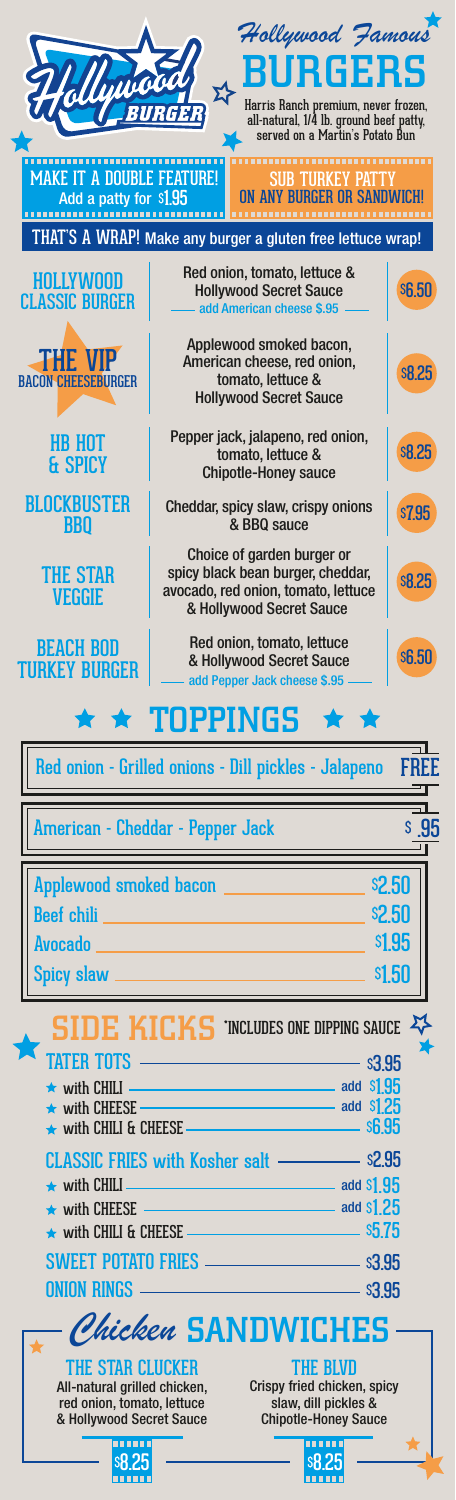| ispy CHICKEN TENDERS                                                                                                                                                                              |                                                                                                                                                                                                  |  |  |  |  |
|---------------------------------------------------------------------------------------------------------------------------------------------------------------------------------------------------|--------------------------------------------------------------------------------------------------------------------------------------------------------------------------------------------------|--|--|--|--|
| <b>PIECES</b><br><b>s5.95</b><br><b>DIPPING SAUCE</b>                                                                                                                                             | <b>6 PIECES</b><br>s7.50<br><b>2 DIPPING SAUCES</b>                                                                                                                                              |  |  |  |  |
| Hollywood<br>dipping<br>Hollywood Secret Sauce - Chipotle Honey<br>Fresh Herb Ranch - BBQ - Honey Mustard<br><b>SAUCES</b><br>$\star$ 1 sauce S .50 $\star$ 3 sauces S1.25 $\star$ 5 sauces S1.95 |                                                                                                                                                                                                  |  |  |  |  |
| HOT<br>DOGS<br>ALL BEEF HOT DOGS CRISPED ON<br>THE GRIDDLE, BUTTER TOASTED BUN                                                                                                                    | <b>HOLLYWOOD DOG</b><br>Add your choice of toppings<br><b>VIP DOG</b><br>Beef chili, cheese sauce<br>& diced onion                                                                               |  |  |  |  |
| Toppings<br><b>FREE</b>                                                                                                                                                                           | <b>SLAW DOG</b><br>Topped with spicy slaw                                                                                                                                                        |  |  |  |  |
| <b>GRILLED ONION</b><br><b>DICED ONION - JALAPENO</b><br><b>RELISH - HONEY MUSTARD</b><br><b>KETCHUP - SPICY MUSTARD</b><br><b>YELLOW MUSTARD</b>                                                 | <b>EXTRAS</b><br><b>s1.95</b><br>APPLEWOOD SMOKED BACON .<br><b>s1.95</b><br><b>CHEESE SAUCE</b><br><b>s1.50</b><br><b>SPICY SLAW</b>                                                            |  |  |  |  |
| Hollywood SALAD BOWL                                                                                                                                                                              |                                                                                                                                                                                                  |  |  |  |  |
| Romaine, Mixed Spring Greens, Tomato Wedges,<br><b>Carrots, Cucumber, Red Onions</b><br>Add grilled or<br><b>s3.95</b><br>Crispy Chicken<br>DRESSINGS<br>Hollywood Vinaigrette - Fresh Herb Ranch |                                                                                                                                                                                                  |  |  |  |  |
| <b>Add Burger</b><br>Chipotle Honey - Hollywood Secret Sauce<br>s1.95<br>Patty                                                                                                                    |                                                                                                                                                                                                  |  |  |  |  |
| <b>SALAD EXTRAS</b>                                                                                                                                                                               |                                                                                                                                                                                                  |  |  |  |  |
| Applewood smoked bacon __ \$2.50<br>Avocado_<br>$\frac{1}{100}$ s1.95<br>Cheddar S1.95                                                                                                            | Pepper jack ________ \$1.95<br>Crispy onions _______ \$ .95                                                                                                                                      |  |  |  |  |
| LITTLE *<br>Star<br>MENN                                                                                                                                                                          | Hamburger ————<br><b>s5.95</b><br>Chicken Tenders $(3)$ - $s4.95$<br>Hollywood Dog - s4.95<br>Tater Tots (small) - \$3.50<br>12 oz. Fountain Soda- s1.95<br>12 oz. Shake ______<br><b>\$3.95</b> |  |  |  |  |
|                                                                                                                                                                                                   |                                                                                                                                                                                                  |  |  |  |  |
|                                                                                                                                                                                                   | <b>SHAKES</b><br>16 OZ.                                                                                                                                                                          |  |  |  |  |
| Hollywood<br>** Famous<br>· VANILLA · CHOCOLATE ·<br>· OREO · STRAWBERRY ·<br>· SALTED CARAMEL ·                                                                                                  | <b>OPPed</b> Wi<br><b>s5.95</b>                                                                                                                                                                  |  |  |  |  |
|                                                                                                                                                                                                   | $\star$ BEVERAGES $\star \star$                                                                                                                                                                  |  |  |  |  |
| <b>FOUNTAIN SODA</b>                                                                                                                                                                              | IIKAF I<br>PINT                                                                                                                                                                                  |  |  |  |  |
| 20 OZ.<br>-----<br>s2.25<br><b>LARGE COFFEE</b><br>16 0Z.                                                                                                                                         | -----<br>PREMIUM DRAFT<br><b>PINT</b>                                                                                                                                                            |  |  |  |  |

BOTTLED WATER <mark>\$1.99</mark>

i

ׇ֚֚֚֚֚֚֚֠֕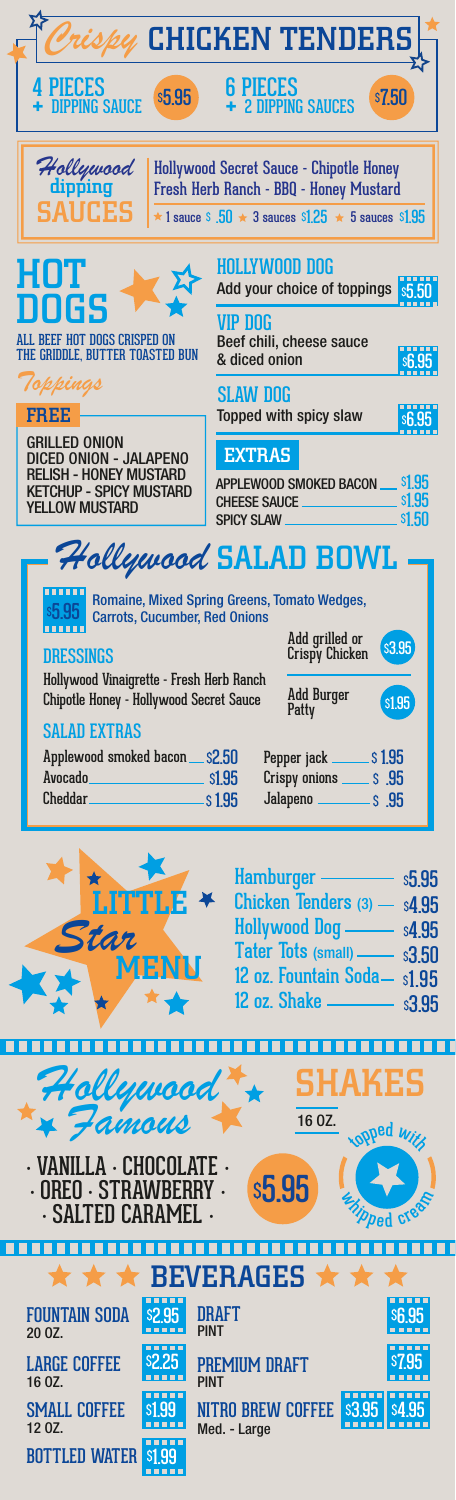

*Rise and Shine*  HOLLYWOOD BREAKFAST

BREAKFAST SERVED DAILY UNTIL 11:30 A.M.

ALL SANDWICHES ARE MADE TO ORDER FROM FRESH INGREDIENTS, AND SERVED ON A HOT BUTTERED MARTIN'S POTATO BUN!

## SOMETHING SWEET! FRENCH TOAST BITES FTB Hand-dipped brioche French toast bites with powdered sugar, whipped butter & classic maple syrup \$ 6.95 Add crispy chicken for \$2.99 OREO ENCRUSTED FTB Hand-dipped brioche French toast bites with Oreo crust crunch, whipped butter & classic maple syrup \$ 7.95 SALTED CARAMEL FTB Hand-dipped brioche French toast bites with salted pretzel crunch, caramel drizzle, whipped butter & classic maple syrup \$ 7.95 S'MORES FTB Hand-dipped brioche French toast bites with graham cracker crumble, melted marshmallow, chocolate drizzle, whipped butter & classic maple syrup \$ 7.95 CLASSIC HOLLYWOOD PANCAKES Classic buttermilk pancakes with whipped butter & classic maple syrup \$ 7.95 HOLLYWOOD BLUEBERRY PANCAKES Classic buttermilk pancakes made with fresh blueberries, powdered sugar, whipped butter & classic maple syrup \$ 8.50 **HOLLYWOOD** BANANA/CHOCOLATE **HIP PANCAKES** Classic buttermilk pancakes made with chocolate chip and topped with fresh sliced banana, chocolate \$ 8.50

**WAFFLICIOUS** 

Fresh Belgian Waffle with powdered sugar, whipped butter & classic maple syrup Add crispy chicken for \$2.99

\$ 5.95

chip, whipped butter & classic maple syrup